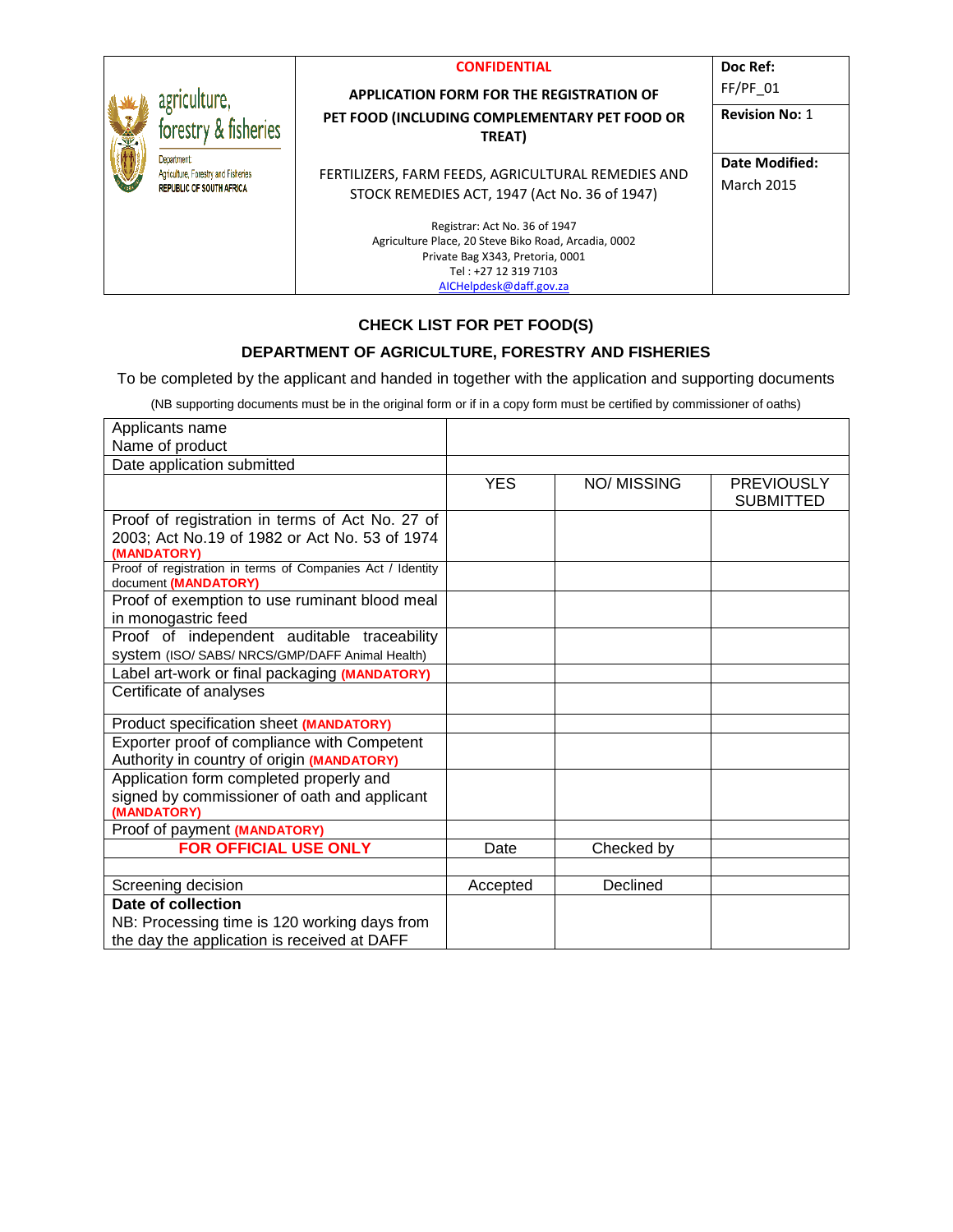

# agriculture,<br>forestry & fisheries Department Agriculture, Forestry and Fisheries **REPUBLIC OF SOUTH AFRICA**

### **APPLICATION FORM FOR THE REGISTRATION OF PET FOOD (INCLUDING COMPLEMENTARY PET FOOD OR TREAT)**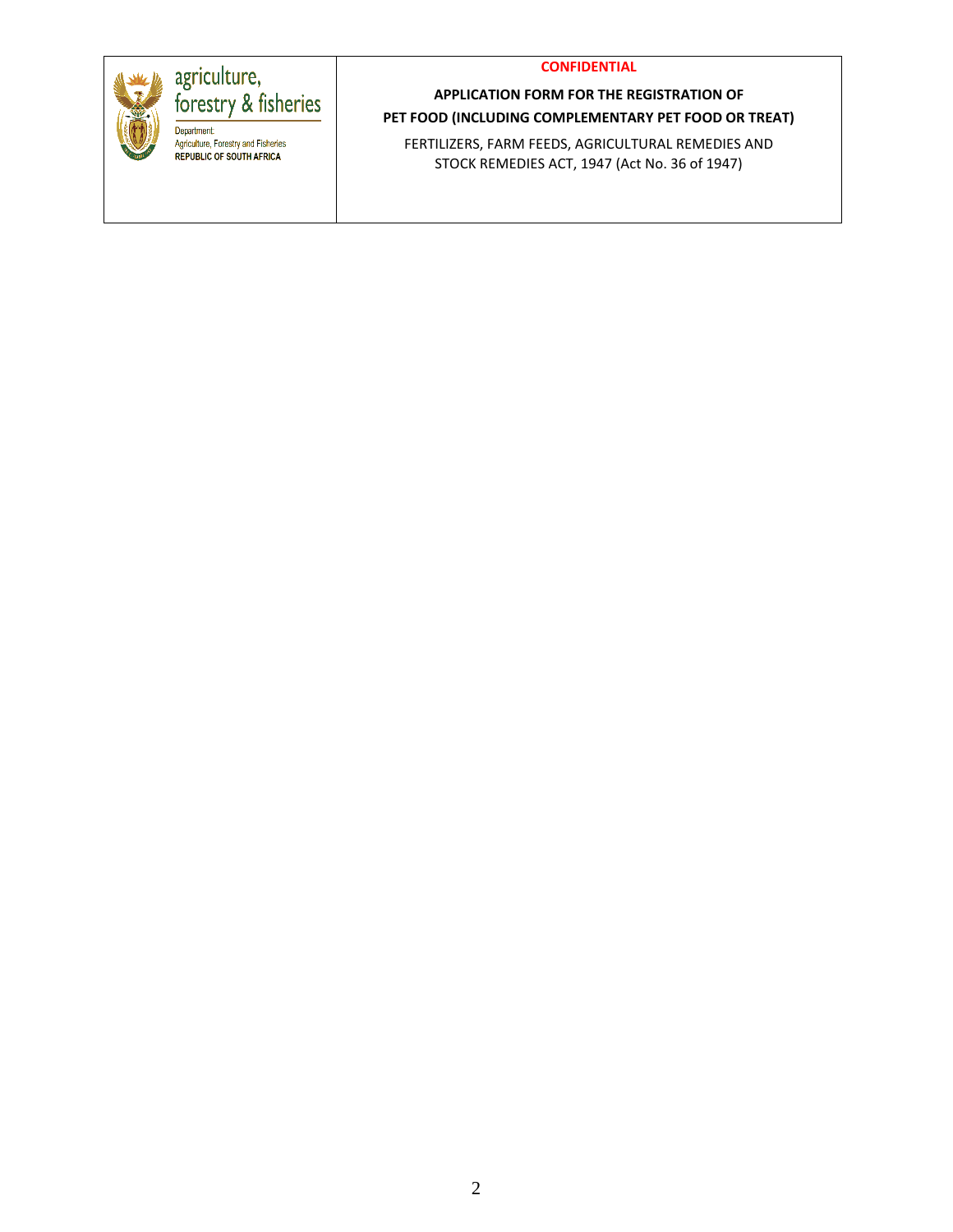|   |                                                                        | <b>CONFIDENTIAL</b>                                  | Doc Ref:              |
|---|------------------------------------------------------------------------|------------------------------------------------------|-----------------------|
|   | agriculture,                                                           | <b>APPLICATION FORM FOR THE REGISTRATION OF</b>      | $FF/PF$ 01            |
|   | forestry & fisheries                                                   | PET FOOD (INCLUDING COMPLEMENTARY PET FOOD OR        | <b>Revision No: 1</b> |
| X |                                                                        | TREAT)                                               |                       |
|   | <b>Department</b>                                                      |                                                      | Date Modified:        |
|   | Agriculture, Forestry and Fisheries<br><b>REPUBLIC OF SOUTH AFRICA</b> | FERTILIZERS, FARM FEEDS, AGRICULTURAL REMEDIES AND   | <b>March 2015</b>     |
|   |                                                                        | STOCK REMEDIES ACT, 1947 (Act No. 36 of 1947)        |                       |
|   |                                                                        | Registrar: Act No. 36 of 1947                        |                       |
|   |                                                                        | Agriculture Place, 20 Steve Biko Road, Arcadia, 0002 |                       |
|   |                                                                        | Private Bag X343, Pretoria, 0001                     |                       |
|   |                                                                        | Tel: +27 12 319 7103                                 |                       |
|   |                                                                        | AICHelpdesk@daff.gov.za                              |                       |

*Instructions: This application form must be completed in duplicate. It must only be signed by a registered person in terms of section 20(3) of the Natural Scientific Professions Act, 2003; a person who has been given power of attorney by the applicant to sign on his/her behalf must also be registered and such proof must accompany this application. Only South African residents or employees of a business that has a South African office and address can complete this application form.* 

|                                                     | <b>APPLICANT DETAILS</b>      |
|-----------------------------------------------------|-------------------------------|
| Particulars to be supplied                          | <b>Complete this side</b>     |
| Applicant name                                      |                               |
| Company registration number/Identity number         |                               |
| <b>Contact details</b>                              |                               |
| Postal address                                      |                               |
| Postal code                                         |                               |
| Street name/Physical address                        |                               |
| Telephone number                                    |                               |
| Fax number                                          |                               |
| Cell number                                         |                               |
| e-mail address                                      |                               |
| Web address                                         |                               |
| <b>APPLICATION CATEGORY</b>                         | <b>TICK RELEVANT CATEGORY</b> |
| Importer for own use<br>1.                          |                               |
| 2.<br>Importer for retail/sell                      |                               |
| 3.<br>Importer for own use and retail/sell          |                               |
| 4.<br>Local manufacturer for own use                |                               |
| 5.<br>Local manufacturer for retails/sell           |                               |
| 6.<br>Local manufacturer for own use and retail     |                               |
| $\overline{7}$ .<br>Local trader/distributor/seller |                               |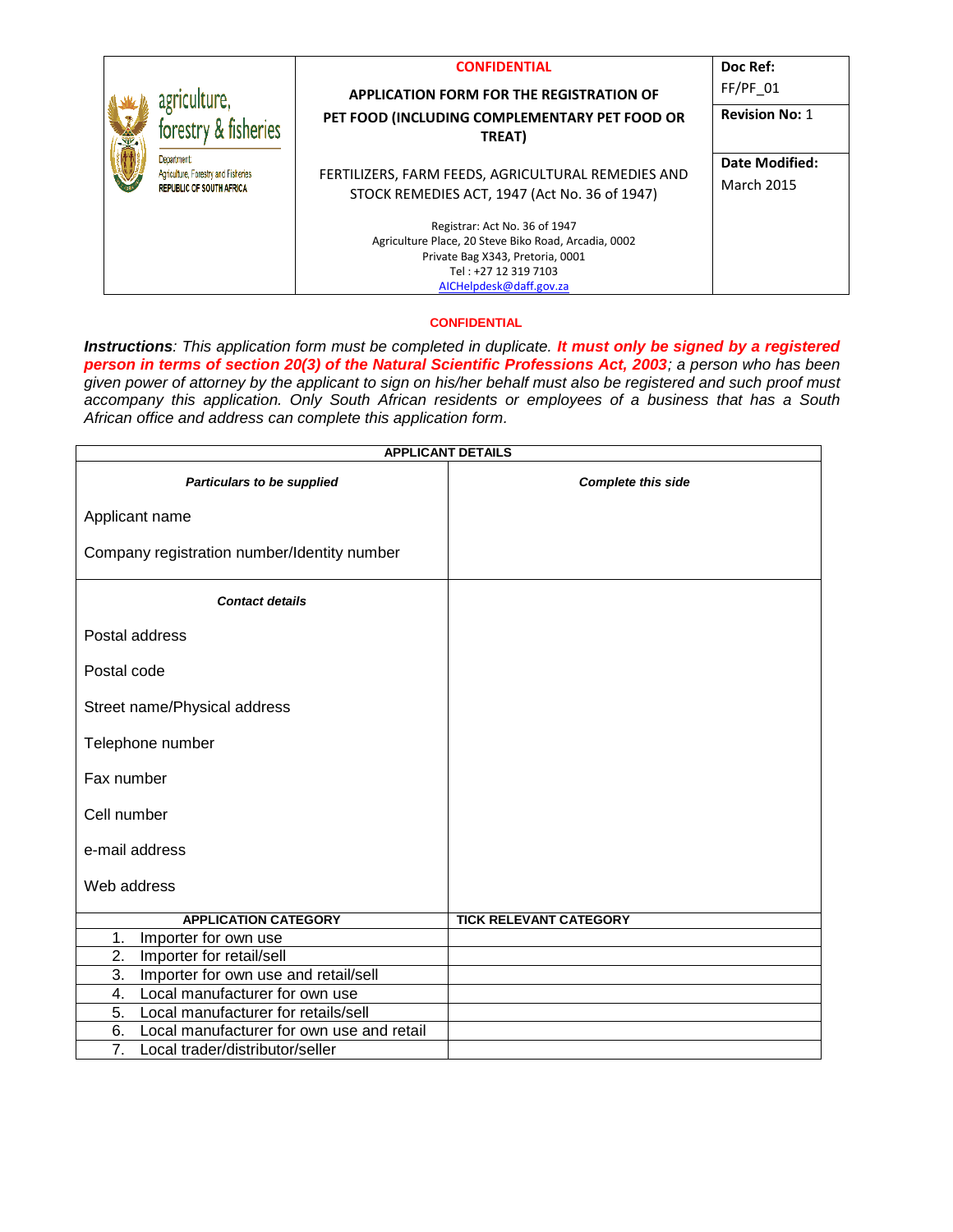



### **APPLICATION FORM FOR THE REGISTRATION OF PET FOOD (INCLUDING COMPLEMENTARY PET FOOD OR TREAT)**

|                                                         | <b>MANUFACTURER DETAILS</b><br>If more than one manufacturer and/or manufacturing site supply this information by duplicating this page |
|---------------------------------------------------------|-----------------------------------------------------------------------------------------------------------------------------------------|
| Manufacturer name                                       |                                                                                                                                         |
| Company registration number/Identity number             |                                                                                                                                         |
| <b>Contact details</b>                                  |                                                                                                                                         |
| <b>Postal Address</b>                                   |                                                                                                                                         |
| Postal code                                             |                                                                                                                                         |
| Street name/Physical address                            |                                                                                                                                         |
| Telephone number                                        |                                                                                                                                         |
| Fax number                                              |                                                                                                                                         |
| Cell number                                             |                                                                                                                                         |
| e-mail address                                          |                                                                                                                                         |
| Web address                                             |                                                                                                                                         |
| Country                                                 |                                                                                                                                         |
| Facilities accreditation/licensing (information)        |                                                                                                                                         |
| Sterilization installation registration (if applicable) |                                                                                                                                         |
| <b>Details of Responsible Person</b>                    |                                                                                                                                         |
| Name and surname                                        |                                                                                                                                         |
| Qualifications                                          |                                                                                                                                         |
| Professional registration                               |                                                                                                                                         |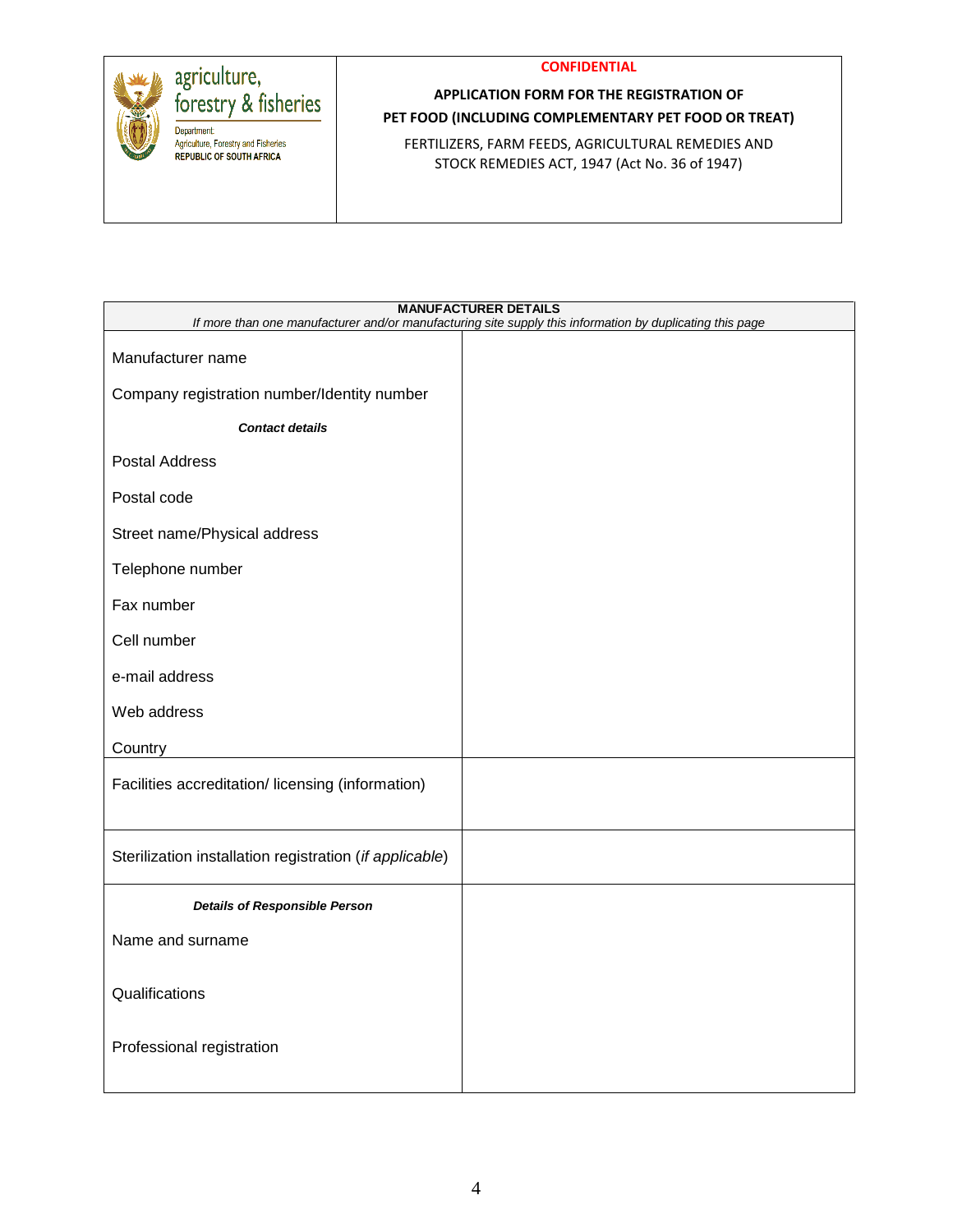

| <b>INGREDIENTS</b> (duplicate where necessary)<br>  Inclusion range in the final product |  |
|------------------------------------------------------------------------------------------|--|
| Ingredient name                                                                          |  |
|                                                                                          |  |
|                                                                                          |  |
|                                                                                          |  |
|                                                                                          |  |
|                                                                                          |  |
|                                                                                          |  |
|                                                                                          |  |
|                                                                                          |  |
|                                                                                          |  |
|                                                                                          |  |
|                                                                                          |  |
|                                                                                          |  |
|                                                                                          |  |
|                                                                                          |  |
|                                                                                          |  |
|                                                                                          |  |
|                                                                                          |  |
|                                                                                          |  |
|                                                                                          |  |
|                                                                                          |  |
|                                                                                          |  |
|                                                                                          |  |
|                                                                                          |  |
|                                                                                          |  |
|                                                                                          |  |
|                                                                                          |  |
|                                                                                          |  |
|                                                                                          |  |
|                                                                                          |  |
|                                                                                          |  |
|                                                                                          |  |
|                                                                                          |  |
|                                                                                          |  |
|                                                                                          |  |
|                                                                                          |  |
|                                                                                          |  |
|                                                                                          |  |
|                                                                                          |  |
|                                                                                          |  |
|                                                                                          |  |
|                                                                                          |  |
|                                                                                          |  |
|                                                                                          |  |
|                                                                                          |  |
|                                                                                          |  |
|                                                                                          |  |
|                                                                                          |  |
|                                                                                          |  |
|                                                                                          |  |
|                                                                                          |  |
|                                                                                          |  |
|                                                                                          |  |
|                                                                                          |  |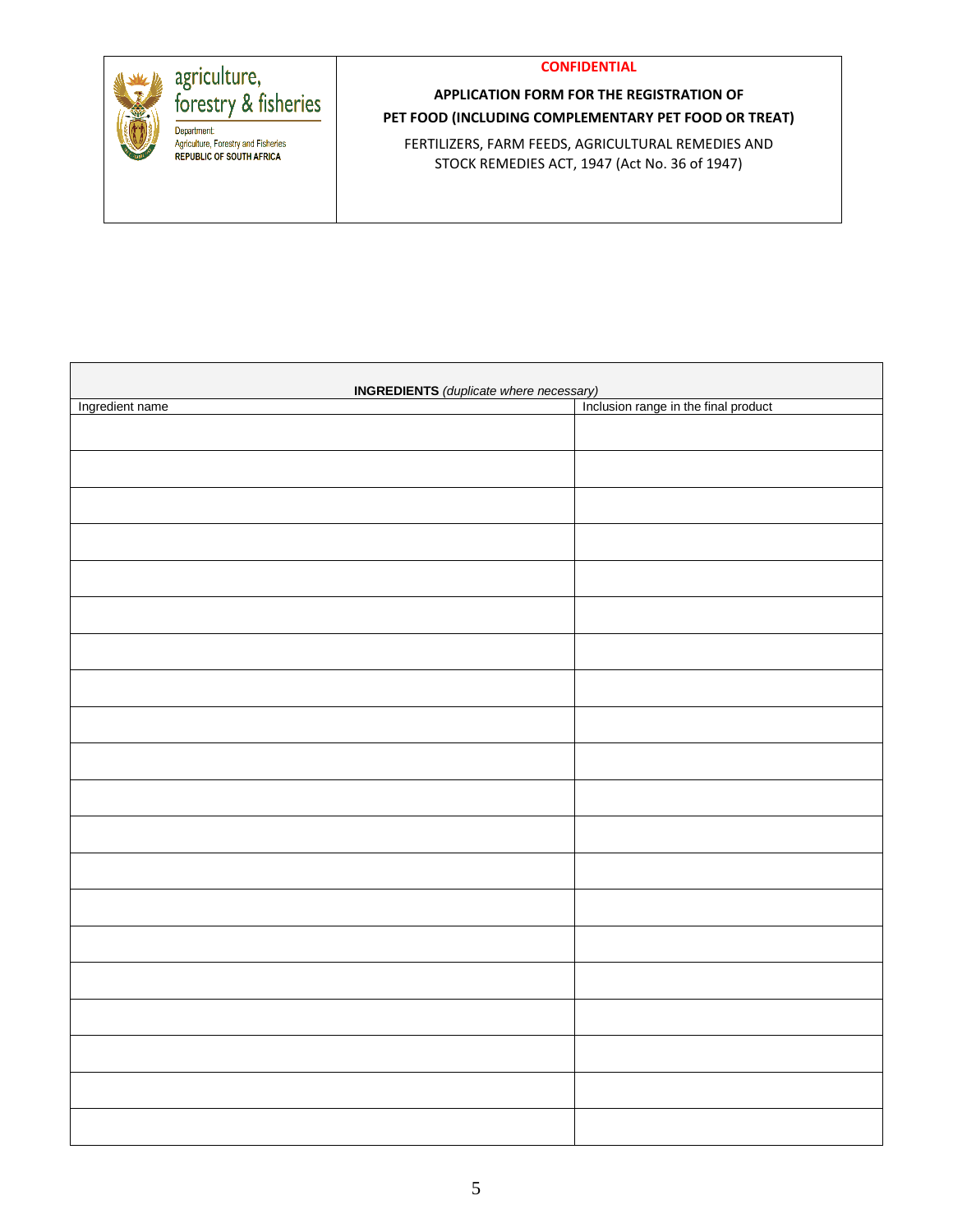

#### **APPLICATION FORM FOR THE REGISTRATION OF PET FOOD (INCLUDING COMPLEMENTARY PET FOOD OR TREAT)**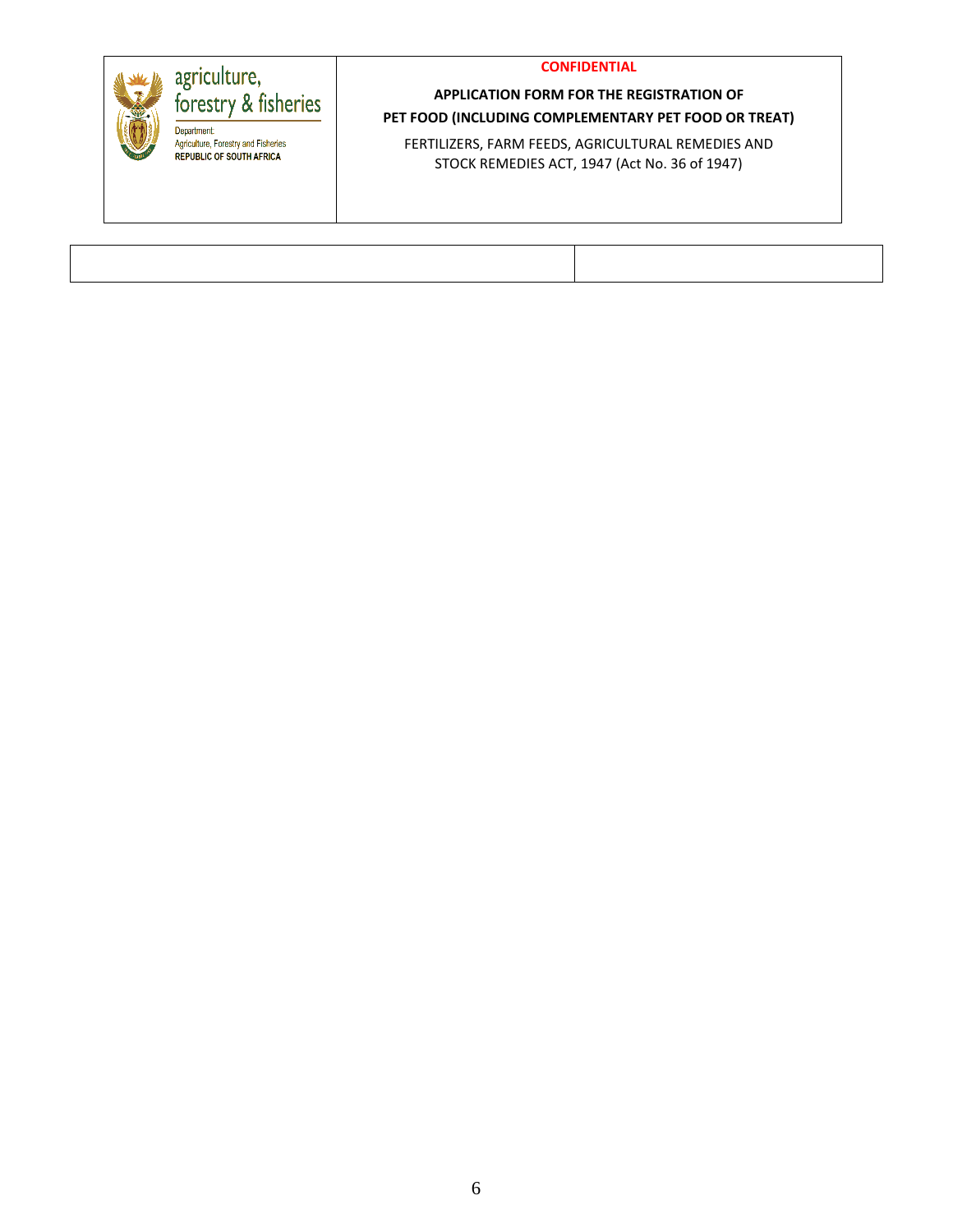| agriculture,                                                                                | <b>CONFIDENTIAL</b>                                                                                 |
|---------------------------------------------------------------------------------------------|-----------------------------------------------------------------------------------------------------|
| forestry & fisheries                                                                        | APPLICATION FORM FOR THE REGISTRATION OF<br>PET FOOD (INCLUDING COMPLEMENTARY PET FOOD OR TREAT)    |
| <b>Department</b><br>Agriculture, Forestry and Fisheries<br><b>REPUBLIC OF SOUTH AFRICA</b> | FERTILIZERS, FARM FEEDS, AGRICULTURAL REMEDIES AND<br>STOCK REMEDIES ACT, 1947 (Act No. 36 of 1947) |

|                       | <b>ADDITIVES</b> (duplicate where necessary)<br>(6) The lines of manage in the final product & purpose |
|-----------------------|--------------------------------------------------------------------------------------------------------|
| Active & Activity (%) |                                                                                                        |
|                       |                                                                                                        |
|                       |                                                                                                        |
|                       |                                                                                                        |
|                       |                                                                                                        |
|                       |                                                                                                        |
|                       |                                                                                                        |
|                       |                                                                                                        |
|                       |                                                                                                        |
|                       |                                                                                                        |
|                       |                                                                                                        |
|                       |                                                                                                        |
|                       |                                                                                                        |
|                       |                                                                                                        |
|                       |                                                                                                        |
|                       |                                                                                                        |
|                       |                                                                                                        |
|                       |                                                                                                        |
|                       |                                                                                                        |
|                       |                                                                                                        |
|                       |                                                                                                        |
|                       |                                                                                                        |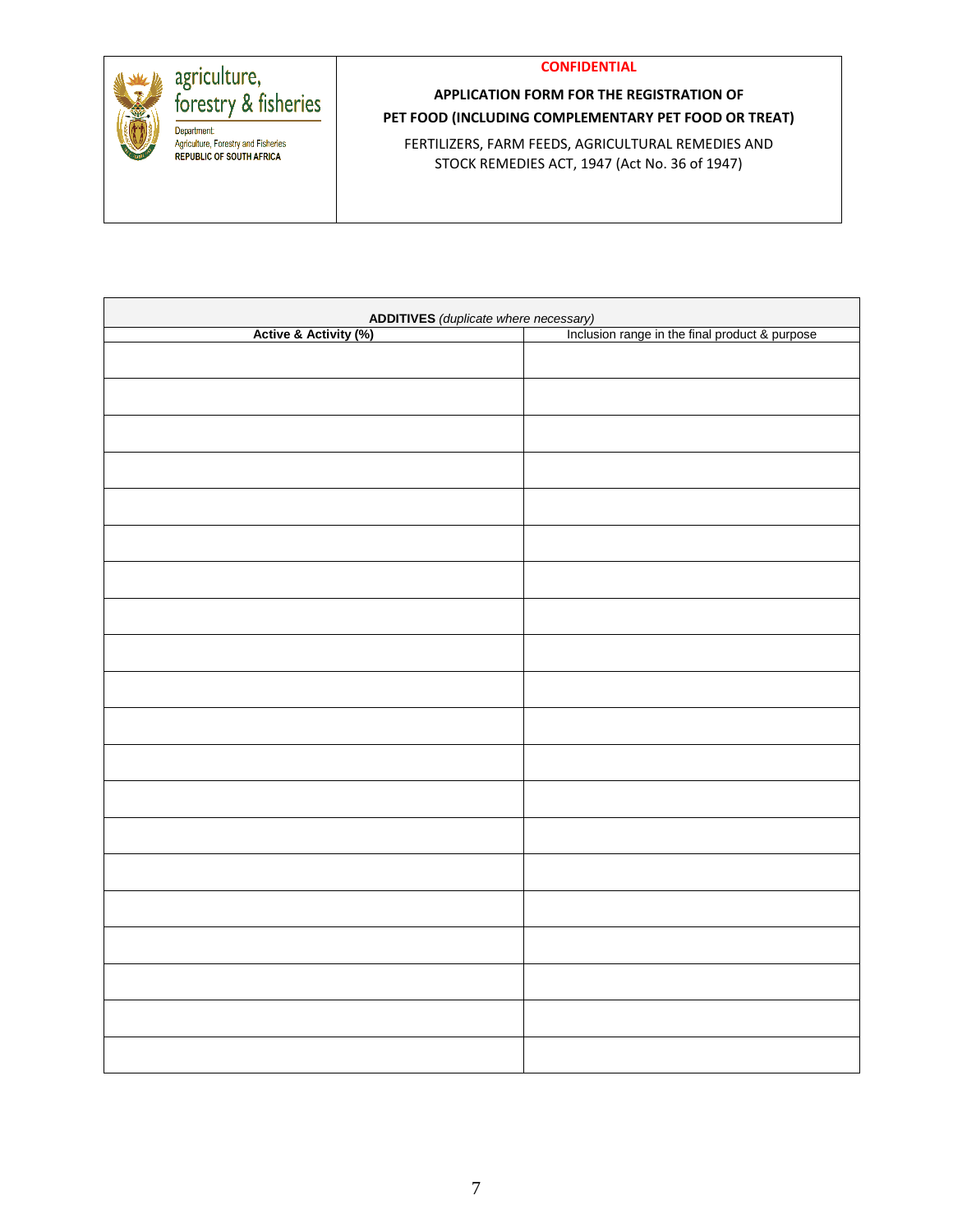



### **APPLICATION FORM FOR THE REGISTRATION OF PET FOOD (INCLUDING COMPLEMENTARY PET FOOD OR TREAT)**

| <b>TYPE OF FOOD:</b>     |                |             | <b>INTENDED LIFE STAGE:</b> |                                            |              |                                                                        |                 |
|--------------------------|----------------|-------------|-----------------------------|--------------------------------------------|--------------|------------------------------------------------------------------------|-----------------|
| Trade Mark:              |                | Trade Name: |                             | Description of Packaging:                  |              | Quantities to be sold/used:                                            | Shelf life:     |
|                          |                |             |                             |                                            |              |                                                                        |                 |
|                          |                |             |                             |                                            |              |                                                                        |                 |
|                          |                |             |                             |                                            |              |                                                                        |                 |
|                          |                |             |                             |                                            |              |                                                                        |                 |
| <b>Nutrients</b>         | <b>Minimum</b> |             | <b>Maximum</b>              |                                            | <b>Units</b> | MANDATORY GUARANTEED ANALYSIS TO BE DECLARED<br>Actual (if applicable) | Office use only |
| Crude protein            |                |             |                             |                                            |              |                                                                        |                 |
| Moisture                 |                |             |                             |                                            |              |                                                                        |                 |
| Crude Fat                |                |             |                             |                                            |              |                                                                        |                 |
| Crude Fibre              |                |             |                             |                                            |              |                                                                        |                 |
| Crude Ash                |                |             |                             |                                            |              |                                                                        |                 |
| Calcium<br>(optional)    |                |             |                             |                                            |              |                                                                        |                 |
| Phosphorus<br>(optional) |                |             |                             |                                            |              |                                                                        |                 |
|                          |                |             |                             | <b>ADDITIONAL GURANTEES TO BE DECLARED</b> |              |                                                                        |                 |
|                          |                |             |                             |                                            |              |                                                                        |                 |
|                          |                |             |                             |                                            |              |                                                                        |                 |
|                          |                |             |                             |                                            |              |                                                                        |                 |
|                          |                |             |                             |                                            |              |                                                                        |                 |
|                          |                |             |                             |                                            |              |                                                                        |                 |
|                          |                |             |                             |                                            |              |                                                                        |                 |
|                          |                |             |                             |                                            |              |                                                                        |                 |
|                          |                |             |                             |                                            |              |                                                                        |                 |
|                          |                |             |                             |                                            |              |                                                                        |                 |
|                          |                |             |                             |                                            |              |                                                                        |                 |
|                          |                |             |                             |                                            |              |                                                                        |                 |
|                          |                |             |                             |                                            |              |                                                                        |                 |
|                          |                |             |                             |                                            |              |                                                                        |                 |
|                          |                |             |                             |                                            |              |                                                                        |                 |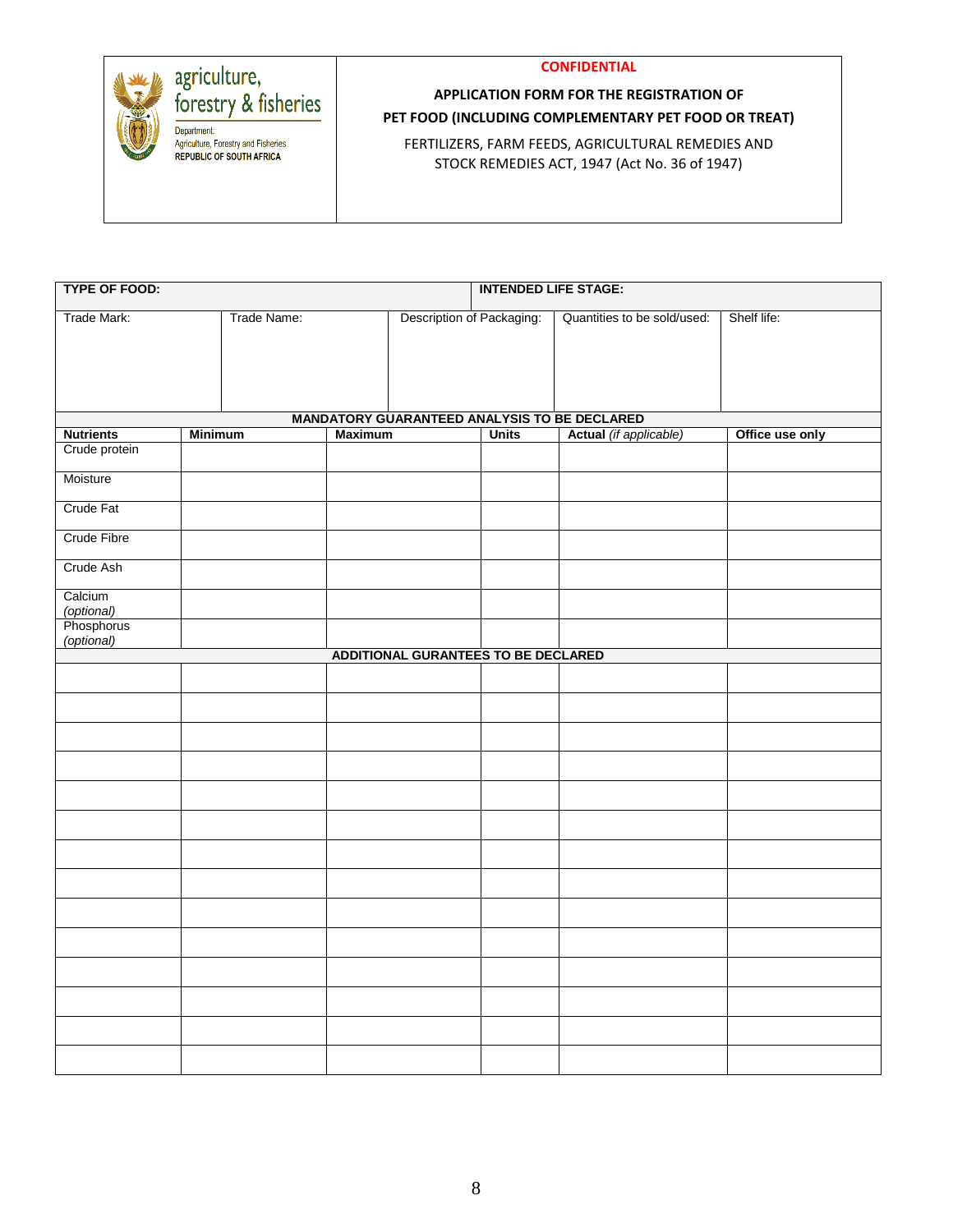

### **APPLICATION FORM FOR THE REGISTRATION OF PET FOOD (INCLUDING COMPLEMENTARY PET FOOD OR TREAT)**

FERTILIZERS, FARM FEEDS, AGRICULTURAL REMEDIES AND STOCK REMEDIES ACT, 1947 (Act No. 36 of 1947)

| SUPPORTING DATA FOR COMPLETE PET FOODS (mark where applicable and attach separate annexure) |     |                      |     |     |
|---------------------------------------------------------------------------------------------|-----|----------------------|-----|-----|
| Does this pet food deviate from the regulations (nutrients, moisture, shelf life etc)       |     |                      | Yes | No. |
| If yes, is supporting data attached                                                         |     |                      | Yes | No. |
|                                                                                             |     |                      |     |     |
| <b>Substantiation of Nutrition Adequacy</b>                                                 |     |                      |     |     |
|                                                                                             |     | <b>Data Attached</b> |     |     |
| <b>Nutritional Profile (Calculation Method)</b>                                             | Yes | N <sub>0</sub>       | Yes | No. |
| <b>Feeding Trial</b>                                                                        | Yes | No                   | Yes | No. |
| Chemical analysis                                                                           | Yes | N <sub>0</sub>       | Yes | No. |
|                                                                                             |     |                      |     |     |
| Establishments                                                                              |     |                      |     |     |
| New establishment short description manufacturing facility attached                         |     |                      | Yes | No. |
|                                                                                             |     |                      |     |     |
| Nutritional Purpose products (scientific motivation attached)                               |     |                      | Yes | No  |
|                                                                                             |     |                      |     |     |
| Are any claims made on the label                                                            |     |                      | Yes | No. |
| If yes, is supporting data attached                                                         |     |                      | Yes | No. |

**Additional comments** *(where applicable)*

*(Note: Any person who in any application makes any statement which is false in any material respect, knowing it to be false, or fails to disclose any information with intent to deceive, shall be guilty of an offence).*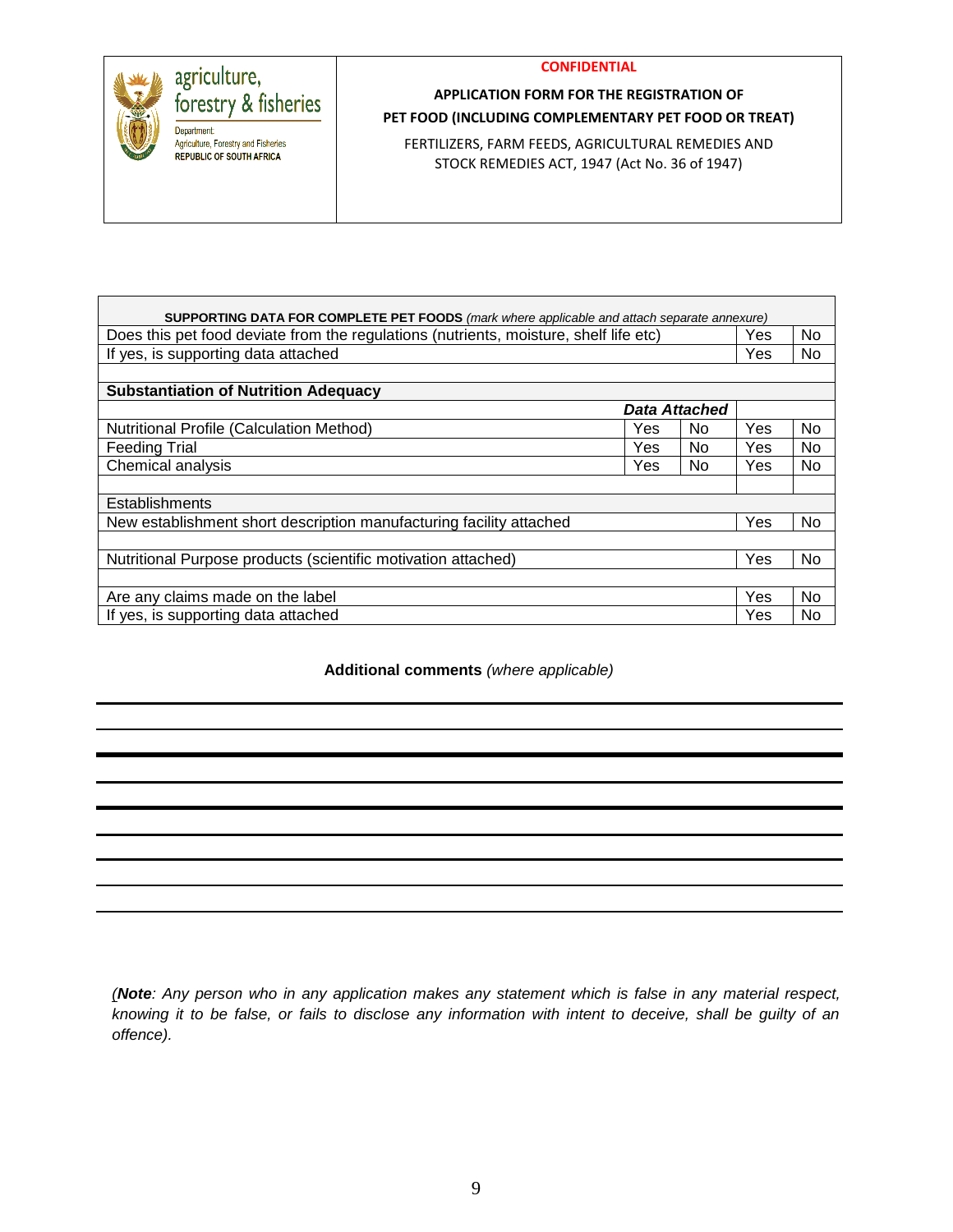

#### **APPLICATION FORM FOR THE REGISTRATION OF PET FOOD (INCLUDING COMPLEMENTARY PET FOOD OR TREAT)**

FERTILIZERS, FARM FEEDS, AGRICULTURAL REMEDIES AND STOCK REMEDIES ACT, 1947 (Act No. 36 of 1947)

#### **DECLARATION**

I hereby certify that the information furnished in this application is to the best of my knowledge true, correct, complete and complies with the requirements of Act No. 36 of 1947; acknowledge my responsibilities in terms of the Act; and grant permission to the Registrar of Act No.36/1947 to cancel this

registration in terms of *Section 4* of the Act should it be established that the information supplied in this application and with this application is not true and does not comply with the requirements of the Act.

**Initials and Surname: \_\_\_\_\_\_\_\_\_\_\_\_\_\_\_\_\_\_\_\_Signature:** \_\_\_\_\_\_\_\_\_\_\_\_\_\_\_\_\_\_\_\_\_\_\_\_\_\_\_\_\_\_\_\_

**Capacity: \_\_\_\_\_\_\_\_\_\_\_\_\_\_\_\_\_\_\_\_\_\_\_\_\_ Date:** \_\_\_\_\_\_\_\_\_\_\_\_\_\_\_\_\_\_\_\_\_\_\_\_\_\_\_\_\_\_

| FOR OFFICE USE ONLY                                                                                                                                                         |  |
|-----------------------------------------------------------------------------------------------------------------------------------------------------------------------------|--|
| The Registrar: (Act No. 36 of 1947)                                                                                                                                         |  |
|                                                                                                                                                                             |  |
| Technical Adviser                                                                                                                                                           |  |
| * Any reason for not recommending an application for registration or any conditions that should be<br>imposed on the registration must be attached in the form of a minute. |  |

**TECHNICAL ADVISER'S COMMENTS:**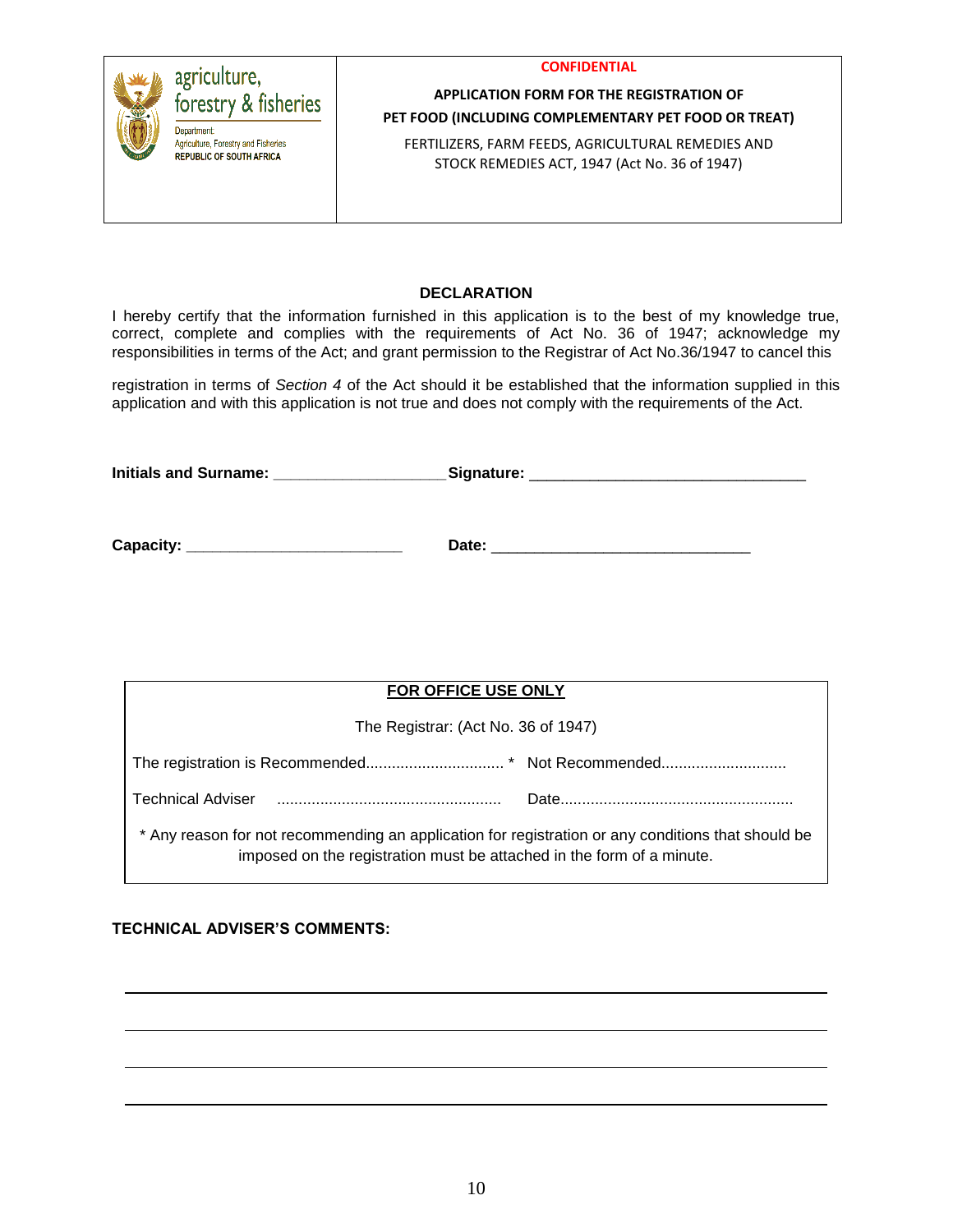

## **APPLICATION FORM FOR THE REGISTRATION OF PET FOOD (INCLUDING COMPLEMENTARY PET FOOD OR TREAT)**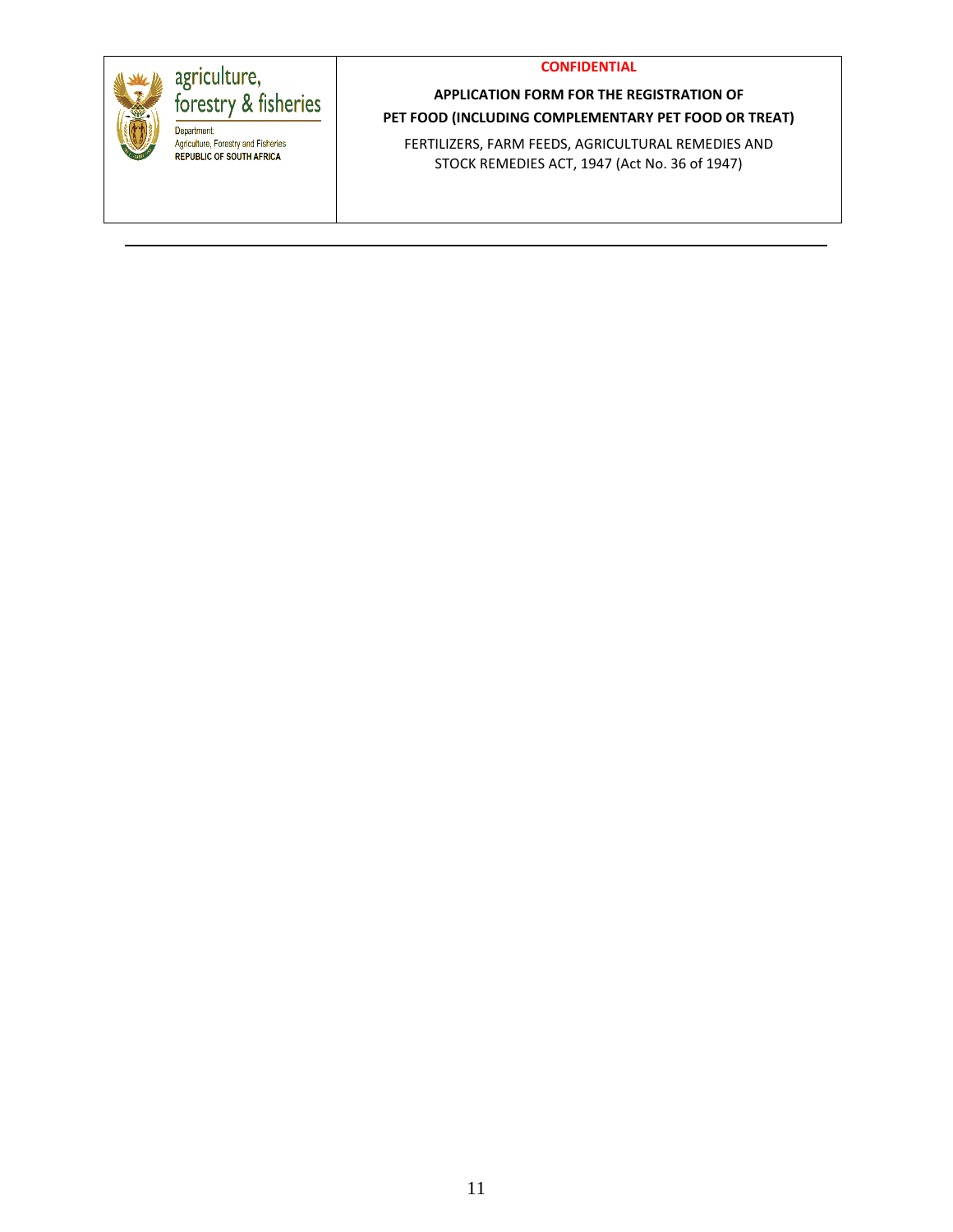



#### **APPLICATION FORM FOR THE REGISTRATION OF PET FOOD (INCLUDING COMPLEMENTARY PET FOOD OR TREAT)**

FERTILIZERS, FARM FEEDS, AGRICULTURAL REMEDIES AND STOCK REMEDIES ACT, 1947 (Act No. 36 of 1947)

### **AFFIDAVIT ON PET FOOD NUTRITIONAL ADEQUACY**

**Fertilizers, Farm Feeds, Agricultural Remedies and Stock Remedies Act, 1947 (Act No. 36 of 1947)**

# **APPLICANT**:……………….............................................................................................................................

**ADDRESS**:.....................................................................................................................................................

**PRODUCT NAME**:..........................................................................................................................................

- 1. I, the undersigned............................................................................................................................. do hereby make oath and say that:
- 2. The nutritional representation which either appears on the label of the product and/or is reflected in the application form has been substantiated by scientifically accurate calculations which are recorded on the file/ electronically at:

...........................................................................................................................................................

..................................... (Address where record is kept) and which will be furnished to the Registrar upon his request in terms of the Act.

- 3. The product contains ingredients in quantities that meets or exceeds the nutrient levels for the intended use and species, as specified in the application or label and which, has been agreed to by a registered institution on animal nutrition.
- 4. The product has been designed and developed by:-
	- 4.1 NAME: .................................................................................................................................. QUALIFICATIONS: .............................................................................................................. ADDRESS: ...........................................................................................................................

#### **VERIFIED BY:**

| 4.2 |                 |
|-----|-----------------|
|     | QUALIFICATIONS: |
|     | ADDRESS:        |

who is/are suitably qualified and experienced to perform this task.

**.............................................................. …………………………………. DEPONENT NUTRITIONIST**